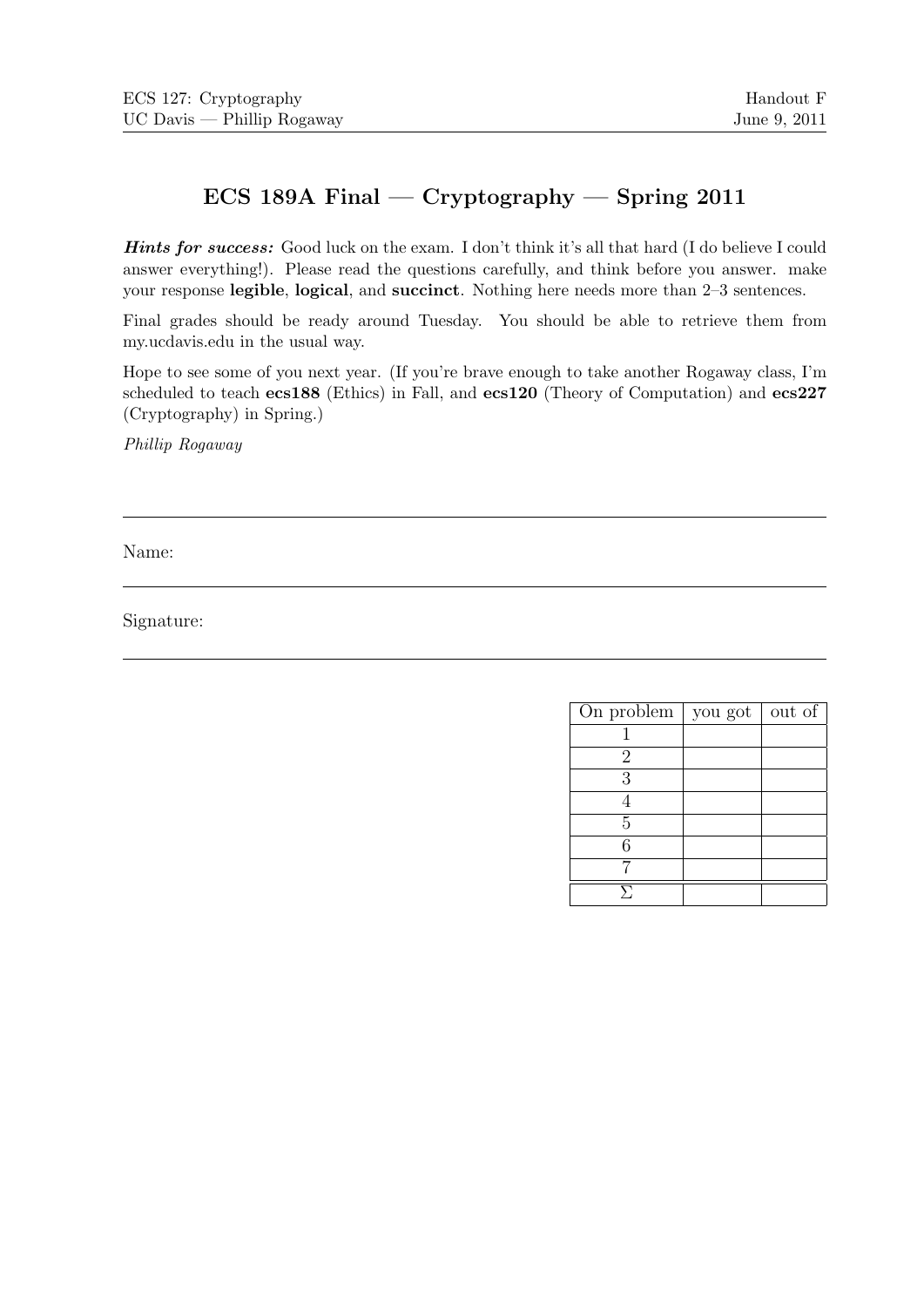# 1 Ciphers

1. Draw a picture showing two rounds of a Feistel network. Denote the round functions for the two rounds as  $F^1$ ,  $F^2$ :  $\mathcal{K} \times \{0,1\}^n \to \{0,1\}^n$  where  $\mathcal{K}$  is the key space.

- 2. True or False, and briefly explain: DES would remain invertible—it would still be a blockcipher—even if its S-boxes were arbitrarily changed (the number of input and output bits remaining the same).
- 3. True or False, and briefly explain: AES would remain invertible—it would still be a blockcipher—even if its S-boxes were arbitrarily changed (the number of input and output bits remaining the same).
- 4. In a couple of sentences, give me a quick synopsis of Trivium.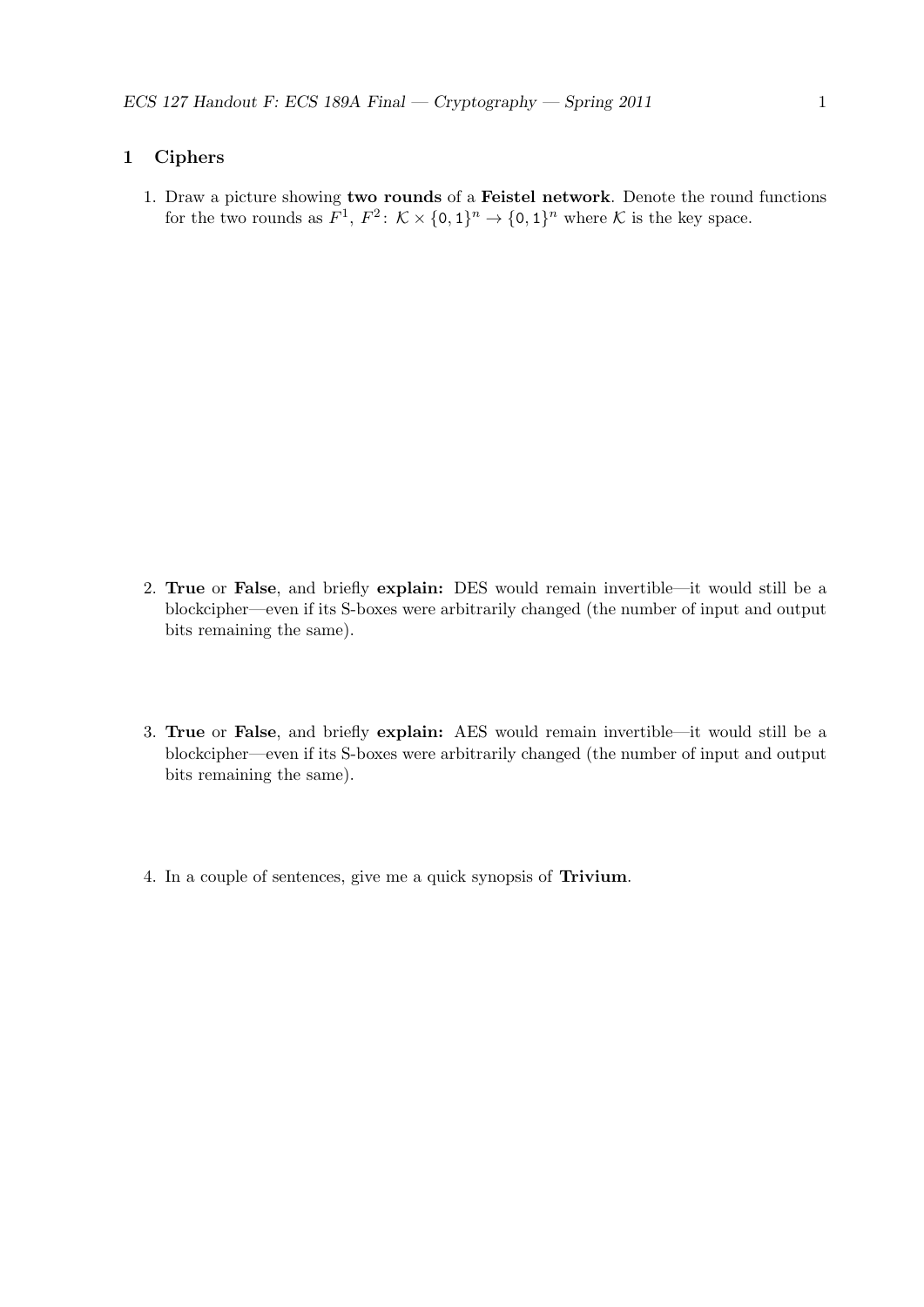5. Let  $E: K \times \{0,1\}^n \to \{0,1\}^n$  be a blockcipher and let A be an adversary. Carefully define  $\mathbf{Adv}_{E}^{\text{prp}}(A)$ , the advantage that an adversary A gets in attacking the blockcipher E. Use notation following that used in class. Then, in a paragraph, carefully explain what the notation means.

 $\mathbf{Adv}_{E}^{\mathrm{prp}}(A) =$ 

Explanation:

6. True or false, and explain: For a blockcipher like  $E = \text{AES}$ , we know that  $\text{Adv}_{E}^{\text{prp}}(A)$  is "small" for any reasonable adversary A—cryptographers have proven good upper bounds.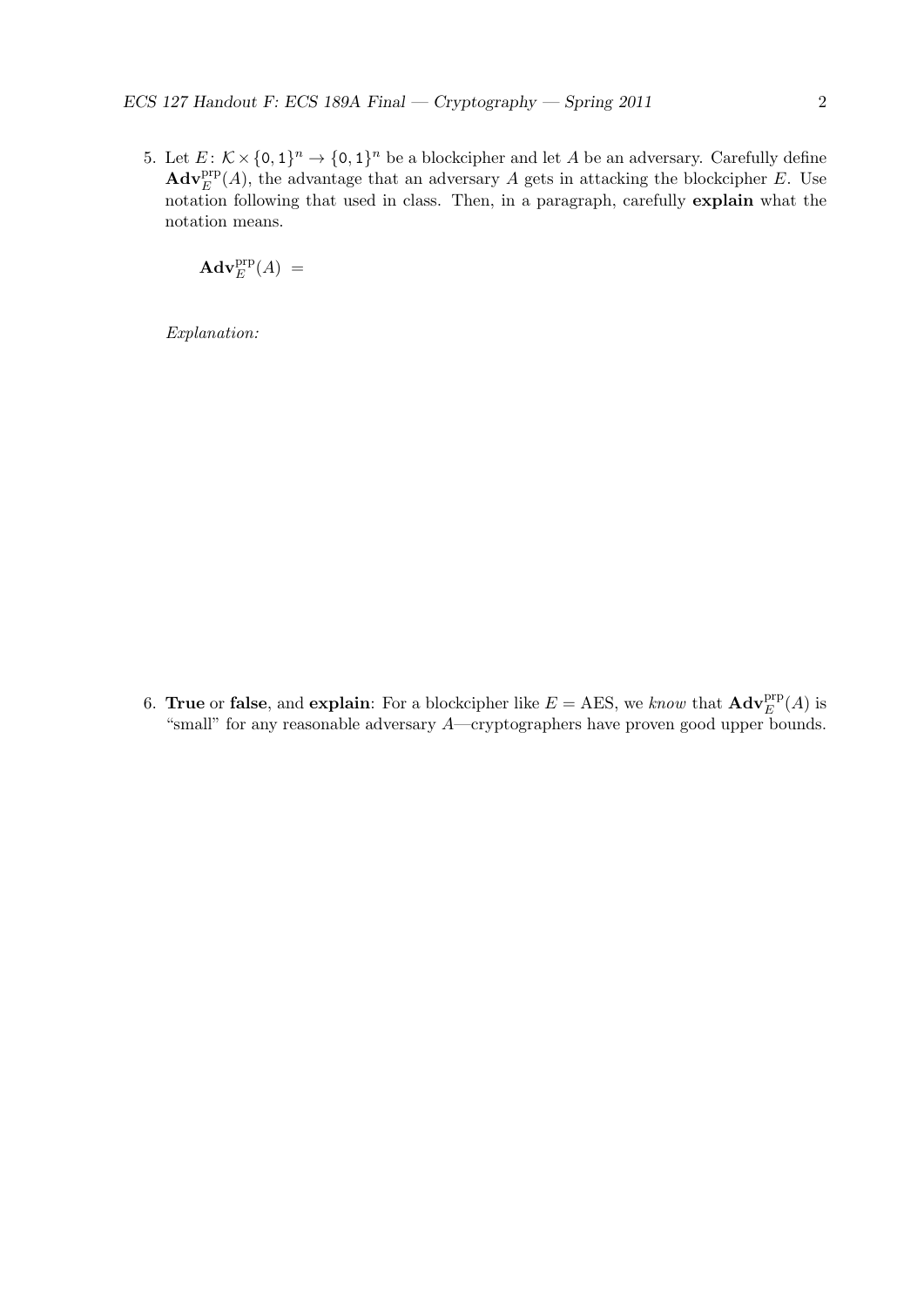#### 2 Attacks

1. Suppose you have a blockcipher with a 40-bit key:  $E: \{0,1\}^{40} \times \{0,1\}^{128} \rightarrow \{0,1\}^{128}.$ Construct from E the blockcipher  $F: \{0,1\}^{80} \times \{0,1\}^{128} \rightarrow \{0,1\}^{128}$  by saying that

$$
F_{K_1 K_2}(X) = E_{K_2}(E_{K_1}(X))
$$

where  $|K_1| = |K_2| = 40$ .

An adversary A has a single plaintext/ciphertext pair  $(X,Y) = (X, F_{K_1K_2}(X))$  for a random and secret key  $K = K_1K_2$ . Describe a reasonably efficient attack that will, most of the time, recover  $(K_1, K_2)$ . By "reasonably efficient" I mean far fewer than  $2^{80}$ times steps (with one time step being the amount of time to compute one  $E_K$  value). What is this attack called?

- 2. Don proposes a 128-bit blockcipher E that works like this. It has 16 S-boxes,  $S_1, \ldots, S_{16}$ , each a permutation mapping 8-bits to 8-bits. It uses a 128-bit key that gets mapped into 32 subkeys,  $K_1, \ldots, K_{32}$ , each 128 bits. To encrypt an input block X, for each of 32 rounds i:
	- 1. Replace X by  $X \oplus K_i$ ;
	- 2. Replace the *j*-th byte of X,  $X[j]$ , by  $S_j[X[j]]$  (for each  $1 \leq j \leq 16$ );
	- 3. Circularly rotate  $X$  by one byte position to the left.

When the above is complete, the ciphertext block is the final value of X.

What queries should you ask—no more than a few hundred—to allow you to completely and efficiently break this cipher?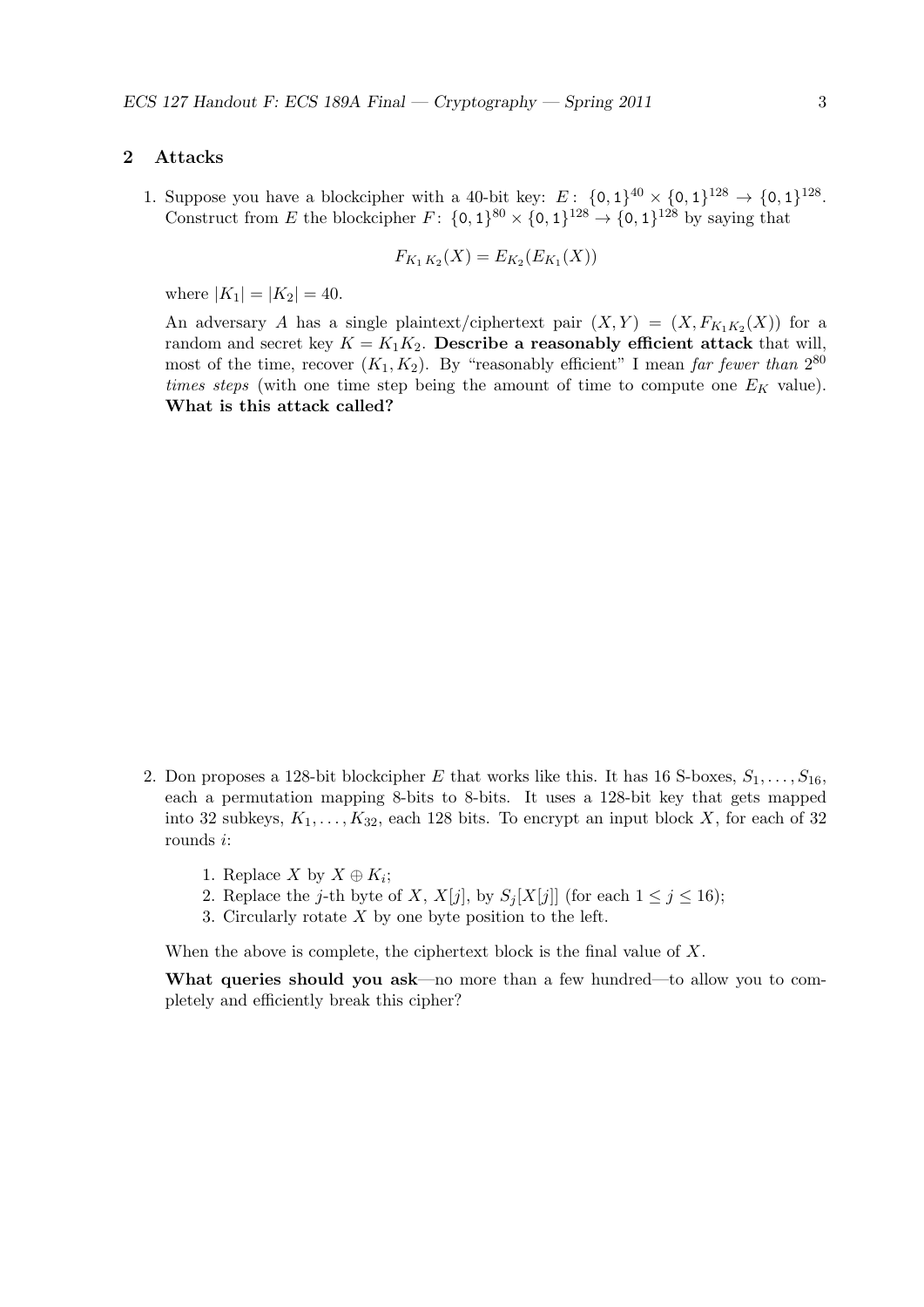### 3 Math

- 1. How many permutations are there on the space of 128-bit strings?
- 2. An adversary A asks an n-bit to n-bit (uniform) random **permutation**  $\pi$  for the values of  $\pi(x_1), \ldots, \pi(x_q)$  for distinct values  $x_1, \ldots, x_q$ . Then A outputs a pair  $(x, y)$ . The probability that this is a good *forgery* (that is, that x is none of  $x_1, \ldots, x_q$  and yet  $\pi(x) = y$ ) is at most  $\vert$ . (Give a tight value.)
- 3. The product of bytes

10101111  $(= 0 \times AF = x^7 + x^5 + x^3 + x^2 + x + 1)$ 

and

 $00000011$   $(= 0x03 = x + 1)$ 

in  $GF(2^8)$  is Assume here that field elements are represented using the primitive polynomial

 $g(x) = x^8 + x^4 + x^3 + x + 1.$ 

and show your work below.

4. If  $n = pq$  is the product of distinct primes,  $|\mathbb{Z}_n^*| = \phi(n) =$  . 5. For large  $n$ , there are roughly this many primes less than  $n$ :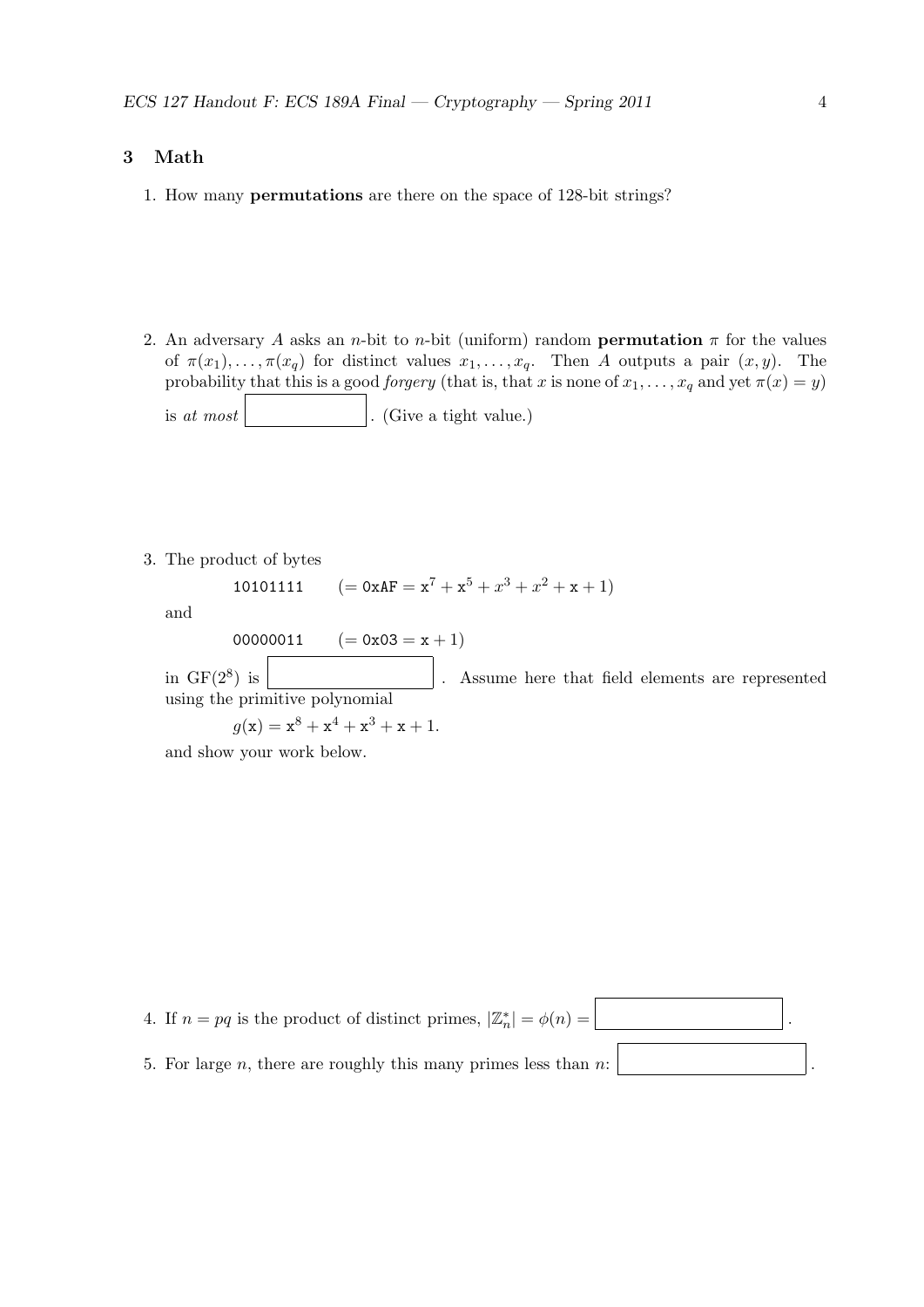#### 4 Encryption

1. Alice would like to private send a single bit  $M \in \{0,1\}$  to Bob. An adversary should get no information about M. Alice and Bob share a uniformly random key  $K \in \{0, 1, 2\}$ . How can Alice securely send her bit to Bob? Give a formula for the ciphertext C:

$$
C = \mathcal{E}_K(M) =
$$

2. Let  $\mathcal E$  be the encryption algorithm of a symmetric encryption scheme. Recall that we define the ind-security of  $\mathcal E$  to be

$$
\mathbf{Adv}_{\mathcal{E}}^{\mathrm{ind}}(A) = \Pr[A^{\mathcal{E}_K(\cdot)} \Rightarrow 1] - \Pr[A^{\mathcal{E}_K(\$^{|\cdot|})} \Rightarrow 1]
$$

A secure blockcipher E (secure in the prp-sense) will

always / sometimes / never

(circle one) be a secure encryption method  $\mathcal E$  (in the ind-sense).

3. The decisional Diffie-Hellman assumption is the assumption that:<sup>1</sup>

- 4. Let  $\Pi = (\mathcal{K}, \mathcal{E}, \mathcal{D})$  be a public-key encryption scheme. Can it be IND-secure<sup>2</sup> if the encryption of a plaintext  $P$  leaks the identity of the key  $pk$  with which it is encrypted? Yes or No (choose one).
- 5. Fix a cyclic G of order p (that is,  $|\mathbb{G}| = p$ ) generated by  $g \in \mathbb{G}$  (that is,  $\langle g \rangle = \mathbb{G}$ ). Alice has a public key of  $A = g^a$  and a secret key a. If Bob wants to encrypt a message  $m \in \mathbb{G}$ to Alice using **ElGamal encryption**, he should choose a random  $b \in \mathbb{R}$  and send Alice a ciphertext  $\mathcal{E}_A(m) =$

 $\overline{1}$  The correct answer is that *something* is computationally indistinguishable from *something*.

<sup>&</sup>lt;sup>2</sup> I refer here to the definition given in class—that  $\mathbf{Adv}_{\Pi}^{\text{IND}}(A) = \Pr[A^{\mathcal{E}_{pk}(\cdot)}(pk) \Rightarrow 1] - \Pr[A^{\mathcal{E}_{pk}(\$^{|\cdot|})}(pk) \Rightarrow 1]$ is "small" for all "reasonable" A.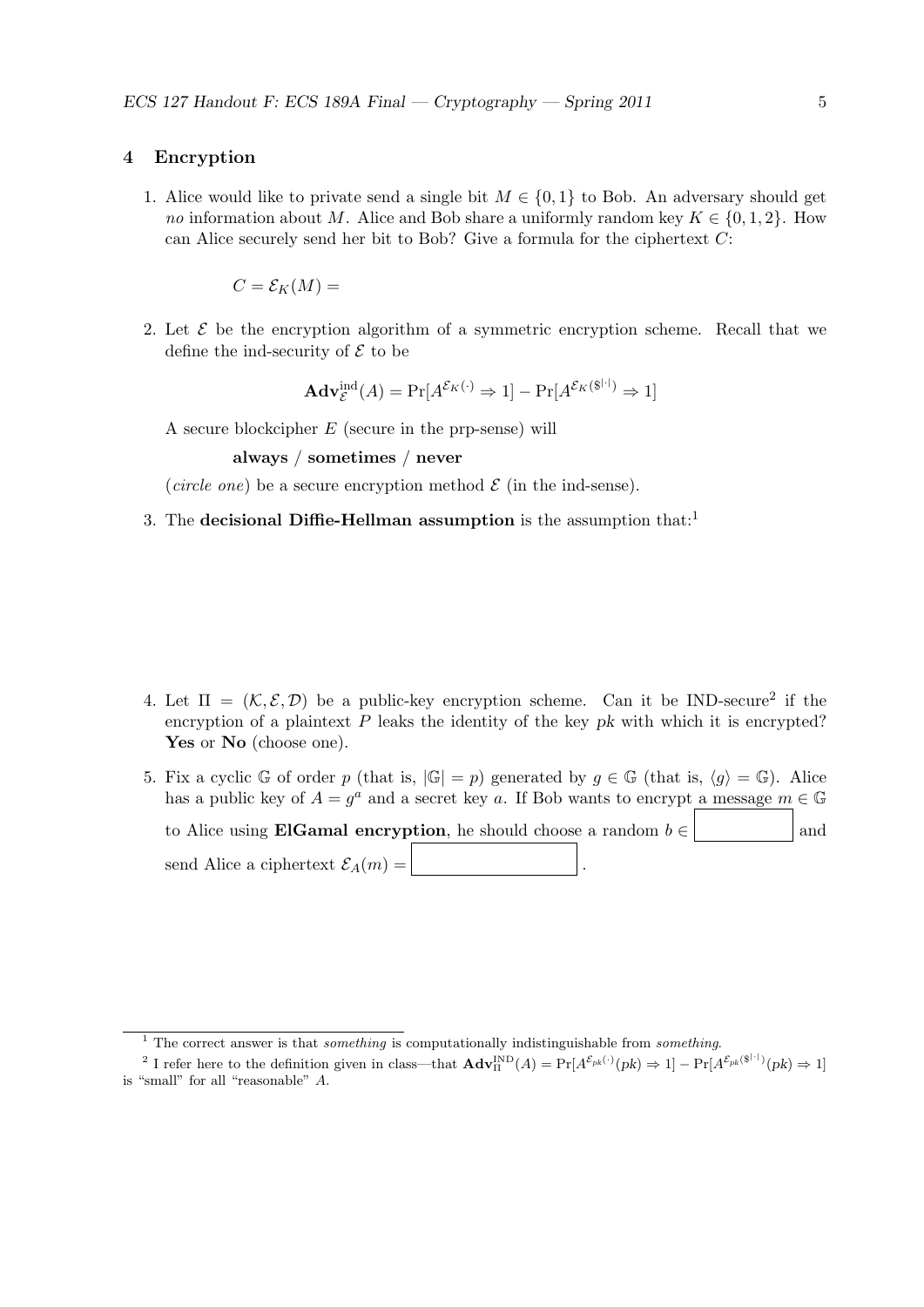# 5 Message authentication and digital signatures

1. Draw a picture that illustrates the **CBC** MAC of a message  $P = P_1 P_2 P_3$  where  $|P_i| = n$ . The underlying blockcipher is  $E: \mathcal{K} \times \{0,1\}^n \to \{0,1\}^n$ . Make sure it is clear from your picture what string is the MAC, and how it depends on  $E, K$ , and  $P$ .

2. We have seen that the CBC MAC is not secure across strings of varying lengths. Describe a simple way to "fix" it (changing the CBC MAC as little as possible) so that it will (under reasonable assumptions) be secure across strings of varying lengths.

3. Consider signing with "raw" RSA: the signature of a message  $m \in \mathbb{Z}_n^*$  is  $m^d \pmod{n}$ (where  $e \in \mathbb{Z}_{\phi(n)}^*$  and  $ed \equiv 1 \pmod{\phi(n)}$ ). **True** or **False**, and briefly **explain**: we showed that this signature scheme is correct (it is existentially unforgeable under an adaptive chosen-message attack) if RSA is a secure trapdoor permutation.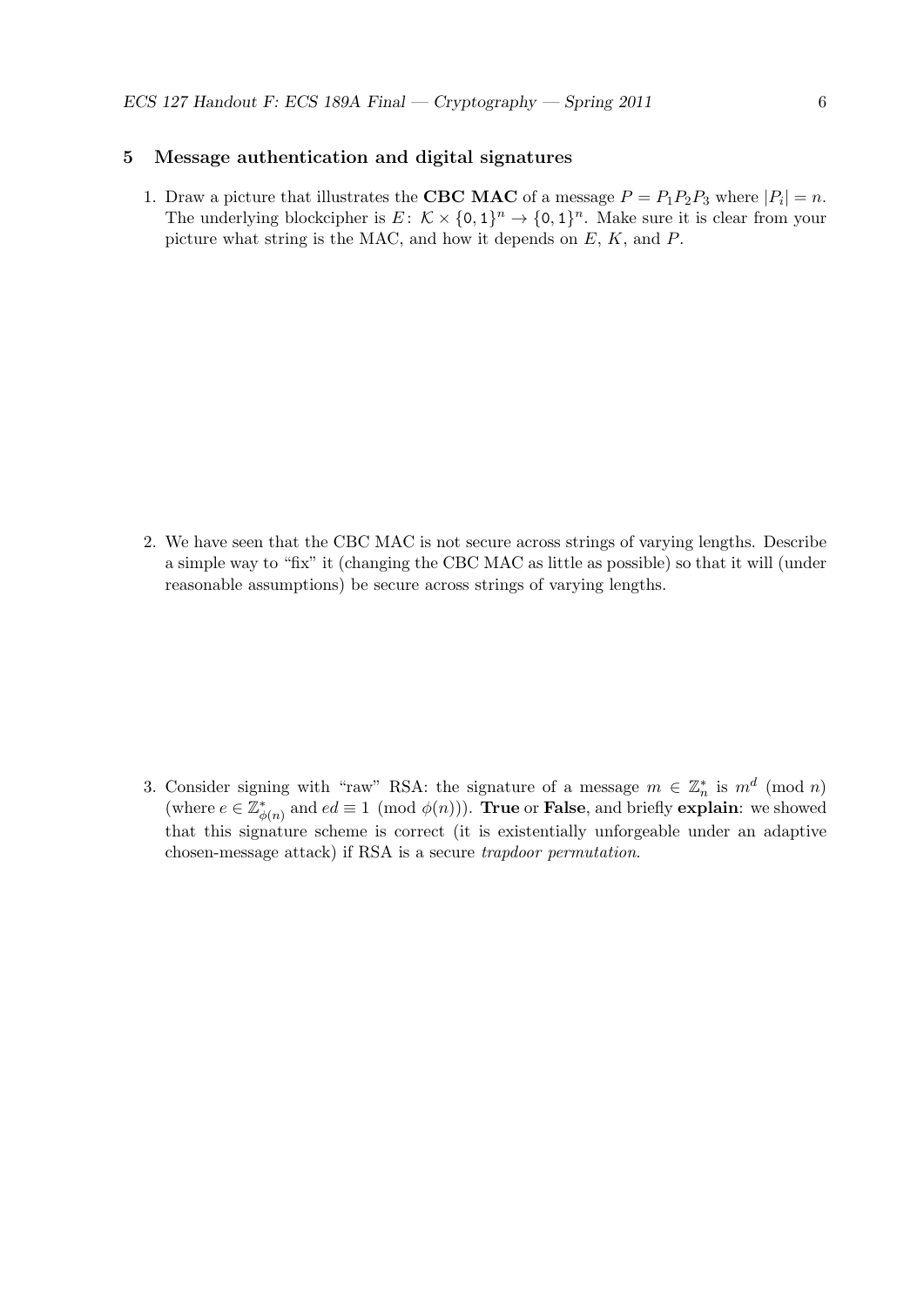# 6 Hash functions, authenticated encryption, and esoterica

1. Briefly describe a **theorem** we covered that helps justify the use of the **Merkle-Damgård** construction in schemes like SHA1.

2. Describe a correct algorithm or approach we discussed for making an authenticated encryption scheme—a symmetric encryption scheme that achieves both privacy and authenticity.

3. Describe what is a 1-out-of-2 oblivious transfer.

4. Recall that in the problem 2-party Secure Function Evaluation, Alice, has a private input of  $a_1a_2\cdots a_n$  (each  $a_i$  a bit) and Bob has a private input of string  $b_1b_2\cdots b_m$  (each  $b_i$  a bit). Bob should learn  $C(a_1, a_2, \dots, a_n, b_1, \dots, b_m)$ , and Alice should learn nothing, where  $C$  is some fixed a boolean circuit. In solving this problem, we used 1-out-of-2 oblivious transfer. Please explain how.